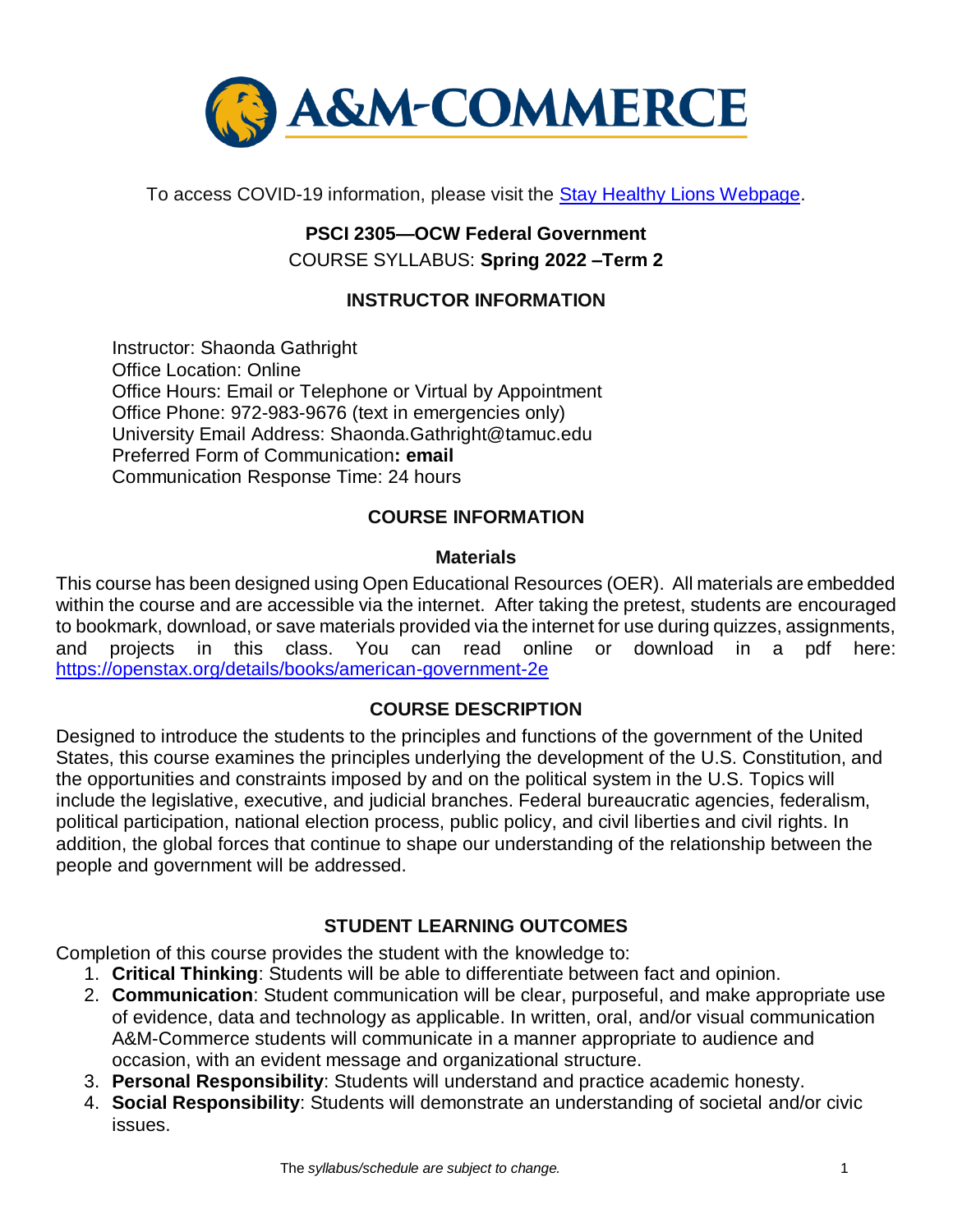#### **REGULAR AND SUBSTANTIVE COURSE INTERACTION**

As a general guide, students enrolled in a three semester hour course should spend one hour engaged in instructional activities and two to three hours on out-of-class work per week in a traditional semester. Students are expected to double this effort of engagement given that this course is being delivered in a seven-week term. Educational activities in this course are designed to ensure regular and substantive interaction between students and faculty to ensure that students are able to demonstrate competency.

### **COURSE REQUIREMENTS**

**Minimal Technical Skills Needed:** Students will need reliable computer and internet access for this course. Students must be able to effectively use myLeo email, myLeo Online D2L, and Microsoft Office.

**Instructional Methods:** This course is an online course. To be successful in this course, all content and course modules should be read and reviewed. All assignments and quizzes (both graded and not graded) must be completed. Please contact the instructor by email for any assistance.

**Student Responsibilities or Tips for Success in the Course:** To be successful in this course, all content and course modules should be read and reviewed. All assignments and quizzes (both graded and not graded) should be completed. Please contact the instructor by email for any assistance.

## **ASSESSMENT**

## **Pretest(s)**

The course is broken into 3 competencies. Comps 1, 2 and 3 have multiple learning outcomes within each of them to cover the required course materials and objectives. Each will have a pre-test and post-test which has 3 attempts to pass. The Couse Project is a required analysis writing assignment. It does NOT have a required pre-test, and only has 3 attempts broken down as follows: First attempt possible 100 points. If it needs edits: second attempt possible 90 points; last attempt possible 80 points. Pre-tests are graded yet DO NOT average into your final grade.

## **Project(s)**

This course project is a culminating writing analysis which will demonstrate the knowledge the student has obtained through the previous competencies. The learning objective is to evaluate the student's ability to think critically about the topic being explored and demonstrate a mastery of the elements of the project requirements. The student may *access* the requirements and instructions at any time. However, you **MUST** pass competency one and two before submitting. It does count toward the final grade.

## **Posttests(s)**

Competency 1-3 **EACH** has a post-test mastery demonstration. This will consist of a combination of multiple choice, true/false, paragraph responses and essay formatted questions (which are prepared in advance). Specific instructions will be outlined in the Post-test module of each competency. These post-tests are timed and instructions are noted when you enter the test. Grading is 24-48 hours at which time you will receive the final competency grade and if passed, the password to the next competency. **You must PASS the previous competency before you can move on to the next**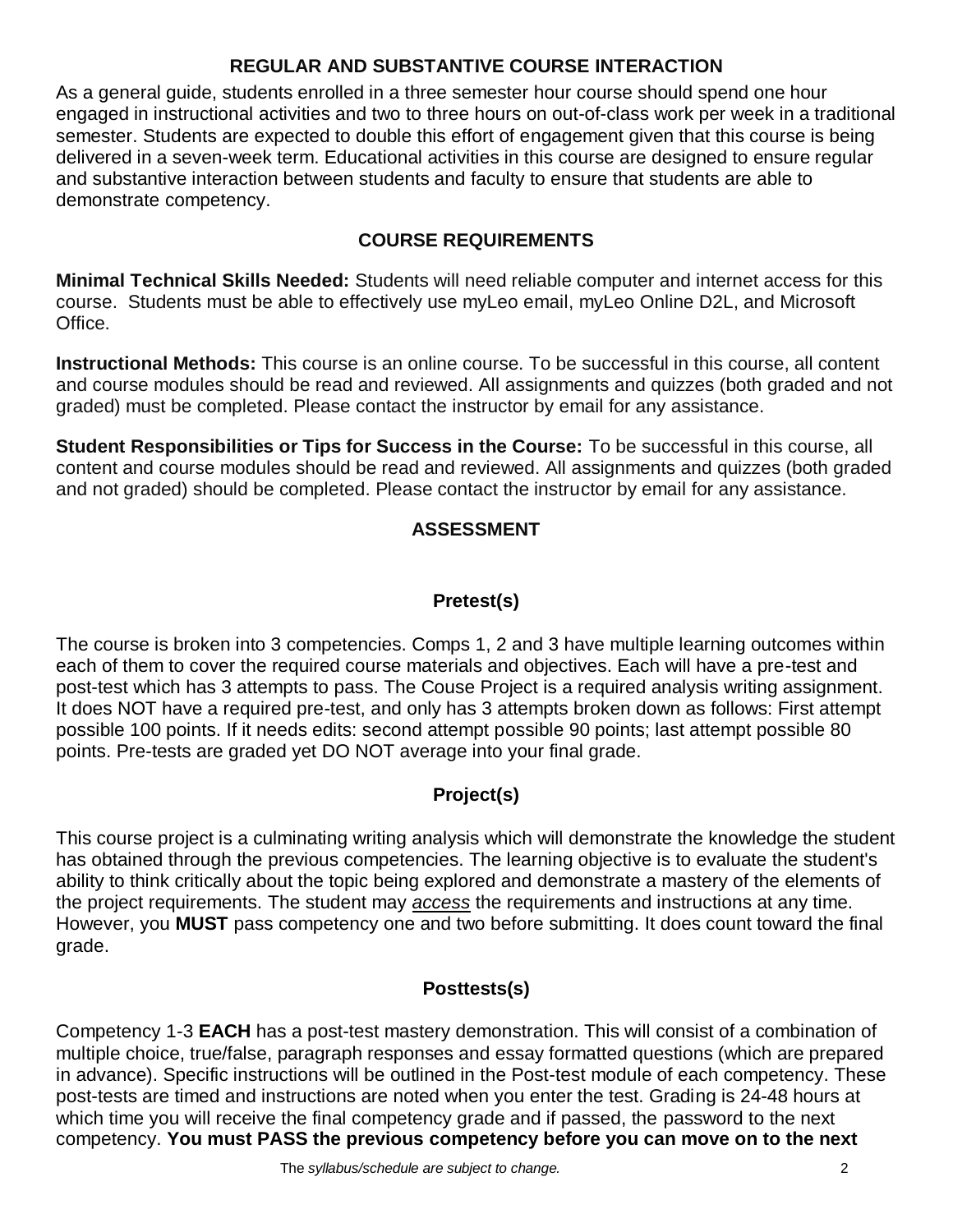**competency.** The point scale grading for each competency post-test is on a scale from 0-100 points. The required **MINIMUM** passing score for any competency in all competency-based majors is 80%.

#### **GRADING**

A score of 80% or higher on both the Culminating Project and Post-test is required to demonstrate competency and receive credit for the course. The following items will be used to calculate the final grade in the course.

| <b>Item</b>                | <b>Worth</b> |
|----------------------------|--------------|
| Post-test                  | 100 points   |
| <b>Culminating Project</b> | 100 points   |
| Total                      | 200 points   |

#### **Grading Scale**

 $A = 90\% - 100\%$  $B = 80\% - 89\%$  $F = 79\%$  or Below

#### **TECHNOLOGY REQUIREMENTS**

#### **LMS**

All course sections offered by Texas A&M University-Commerce have a corresponding course shell in the myLeo Online Learning Management System (LMS). Below are the technical requirements

Learning Management System (LMS) Requirements: View the [Learning Management System Requirements Webpage.](https://community.brightspace.com/s/article/Brightspace-Platform-Requirements)

LMS Browser Support: Learn more on the [LMS Browser Support Webpage.](https://documentation.brightspace.com/EN/brightspace/requirements/all/browser_support.htm)

YouSeeU Virtual Classroom Requirements: Visit the [Virtual Classroom Requirements Webpage.](https://support.youseeu.com/hc/en-us/articles/115007031107-Basic-System-Requirements)

## **ACCESS AND NAVIGATION**

You will need your campus-wide ID (CWID) and password to log into the course. If you do not know your CWID or have forgotten your password, contact the Center for IT Excellence (CITE) at 903.468.6000 or [helpdesk@tamuc.edu](mailto:helpdesk@tamuc.edu)**.**

**Note:** Personal computer and internet connection problems do not excuse the requirement to complete all course work in a timely and satisfactory manner. Each student needs to have a backup method to deal with these inevitable problems. These methods might include the availability of a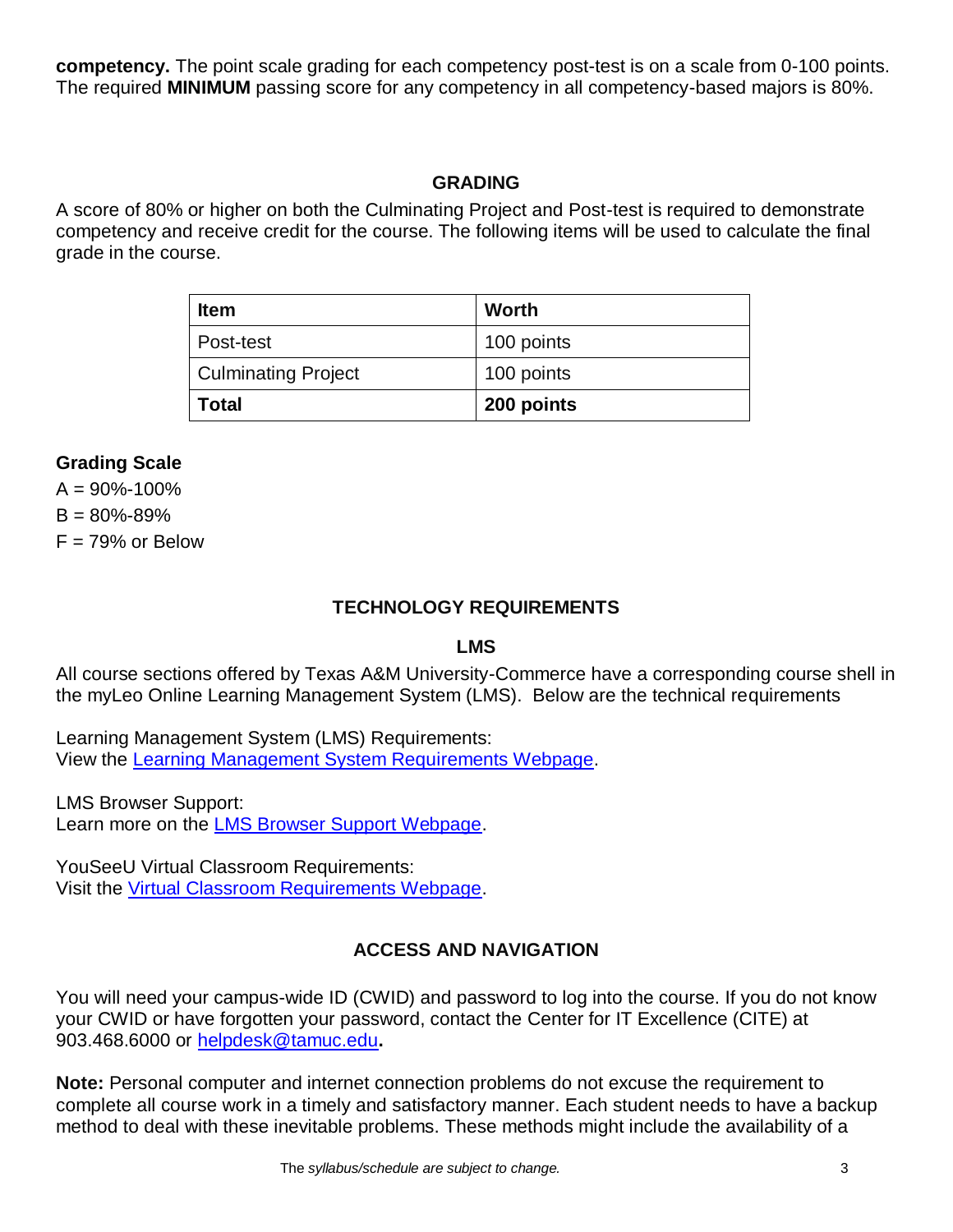backup PC at home or work, the temporary use of a computer at a friend's home, the local library, office service companies, Starbucks, a TAMUC campus open computer lab, etc.

#### **COMMUNICATION AND SUPPORT**

If you have any questions or are having difficulties with the course material, please contact your Instructor.

#### **Technical Support**

If you are having technical difficulty with any part of Brightspace, please contact Brightspace Technical Support at 1-877-325-7778. Other support options can be found on the [Brightspace Support Webpage.](https://community.brightspace.com/support/s/contactsupport)

#### **Interaction with Instructor Statement**

This is an online course; therefore, expect most communication to be online as well. Correspondence will always be through university email (your "myLeo" mail) and announcements in myLeo online (D2L). The instructor will make every effort to respond to emails within 24 provided the correspondence follows the requirements listed below. Students are encouraged to check university email daily.

### **COURSE AND UNIVERSITY PROCEDURES/POLICIES**

## **Syllabus Change Policy**

The syllabus is a guide. Circumstances and events, such as student progress, may make it necessary for the instructor to modify the syllabus during the semester. Any changes made to the syllabus will be announced in advance.

#### **Student Conduct**

All students enrolled at the University shall follow the tenets of common decency and acceptable behavior conducive to a positive learning environment. The Code of Student Conduct is described in detail online in the **Student Guidebook**.

Students should also consult the **Rules of Netiquette Webpage** for more information regarding how to interact with students in an online forum.

#### **TAMUC Attendance**

For more information about the attendance policy, please view the [Attendance Webpage](http://www.tamuc.edu/admissions/registrar/generalInformation/attendance.aspx) and the [Class Attendance Policy](http://www.tamuc.edu/aboutUs/policiesProceduresStandardsStatements/rulesProcedures/13students/academic/13.99.99.R0.01.pdf)

#### **Academic Integrity**

Students at Texas A&M University-Commerce are expected to maintain high standards of integrity and honesty in all of their scholastic work. For more details and the definition of academic dishonesty see the following procedures:

[Undergraduate Academic Dishonesty P](http://www.tamuc.edu/aboutUs/policiesProceduresStandardsStatements/rulesProcedures/13students/undergraduates/13.99.99.R0.03UndergraduateAcademicDishonesty.pdf)olicy [Undergraduate Student Academic Dishonesty Form](http://www.tamuc.edu/aboutUs/policiesProceduresStandardsStatements/rulesProcedures/documents/13.99.99.R0.03UndergraduateStudentAcademicDishonestyForm.pdf)

#### **Students with Disabilities-- ADA Statement**

The Americans with Disabilities Act (ADA) is a federal anti-discrimination statute that provides comprehensive civil rights protection for persons with disabilities. Among other things, this legislation requires that all students with disabilities be guaranteed a learning environment that provides for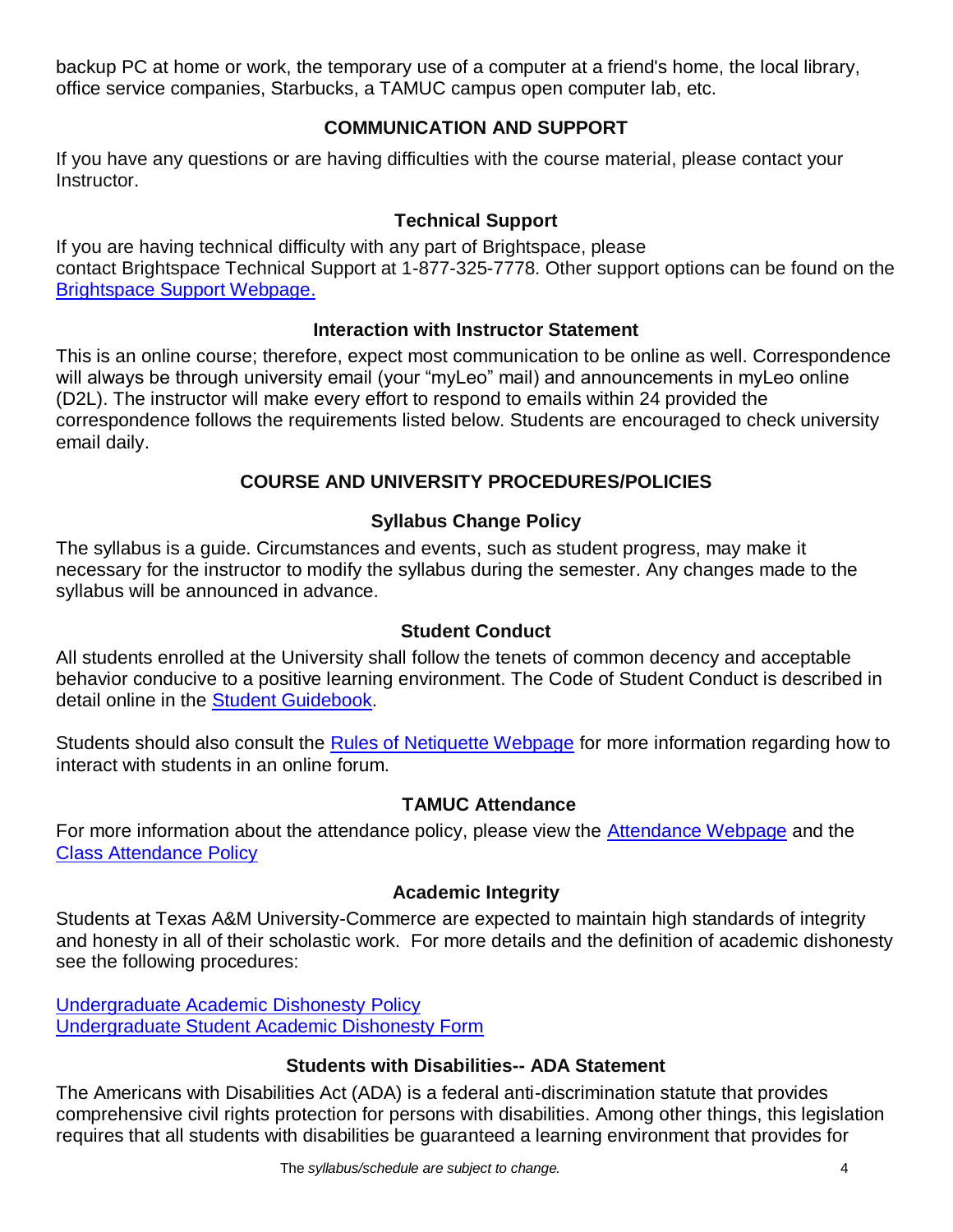reasonable accommodation of their disabilities. If you have a disability requiring an accommodation, please contact:

#### **Office of Student Disability Resources and Services**

Texas A&M University-Commerce Velma K. Waters Library Rm 162 Phone (903) 886-5150 or (903) 886-5835 Fax (903) 468-8148 Email: [studentdisabilityservices@tamuc.edu](mailto:studentdisabilityservices@tamuc.edu) Website: [Office of Student Disability Resources and Services](http://www.tamuc.edu/campusLife/campusServices/studentDisabilityResourcesAndServices/)

### **Nondiscrimination Notice**

Texas A&M University-Commerce will comply in the classroom, and in online courses, with all federal and state laws prohibiting discrimination and related retaliation on the basis of race, color, religion, sex, national origin, disability, age, genetic information, or veteran status. Further, an environment free from discrimination on the basis of sexual orientation, gender identity, or gender expression will be maintained.

### **Campus Concealed Carry Statement**

Texas Senate Bill - 11 (Government Code 411.2031, et al.) authorizes the carrying of a concealed handgun in Texas A&M University-Commerce buildings only by persons who have been issued and are in possession of a Texas License to Carry a Handgun. Qualified law enforcement officers or those who are otherwise authorized to carry a concealed handgun in the State of Texas are also permitted to do so. Pursuant to Penal Code (PC) 46.035 and A&M-Commerce Rule 34.06.02.R1, license holders may not carry a concealed handgun in restricted locations.

For a list of locations, please refer to the [Carrying Concealed Handguns On Campus](http://www.tamuc.edu/aboutUs/policiesProceduresStandardsStatements/rulesProcedures/34SafetyOfEmployeesAndStudents/34.06.02.R1.pdf) document and/or consult your event organizer.

Pursuant to PC 46.035, the open carrying of handguns is prohibited on all A&M-Commerce campuses. Report violations to the University Police Department at 903-886-5868 or 9-1-1.

## **Counseling Services**

The Counseling Center at A&M-Commerce, located in the Halladay Building, Room 203, offers counseling services, educational programming, and connection to community resources for students. Students have 24/7 access to the Counseling Center's crisis assessment services by calling 903-886- 5145. For more information regarding Counseling Center events and confidential services, please visit [www.tamuc.edu/counsel.](http://www.tamuc.edu/counsel)

| <b>Learning Objectives and</b><br><b>Competencies</b>                                                                                                                                    | <b>Materials to Read or Review</b>                       | <b>Assignments</b>                                                                                                         |
|------------------------------------------------------------------------------------------------------------------------------------------------------------------------------------------|----------------------------------------------------------|----------------------------------------------------------------------------------------------------------------------------|
| • LO1: The student will<br>explore the types of<br>government systems, as<br>well as identify historical<br>political milestones which<br>have developed the<br>current institutions and | Textbook reading; videos, and<br>PowerPoint presentation | Read the material for the<br>week.<br>Answer any discussion<br>questions.<br>Complete the module post-<br>test. (Required) |

## **COURSE OUTLINE / CALENDAR**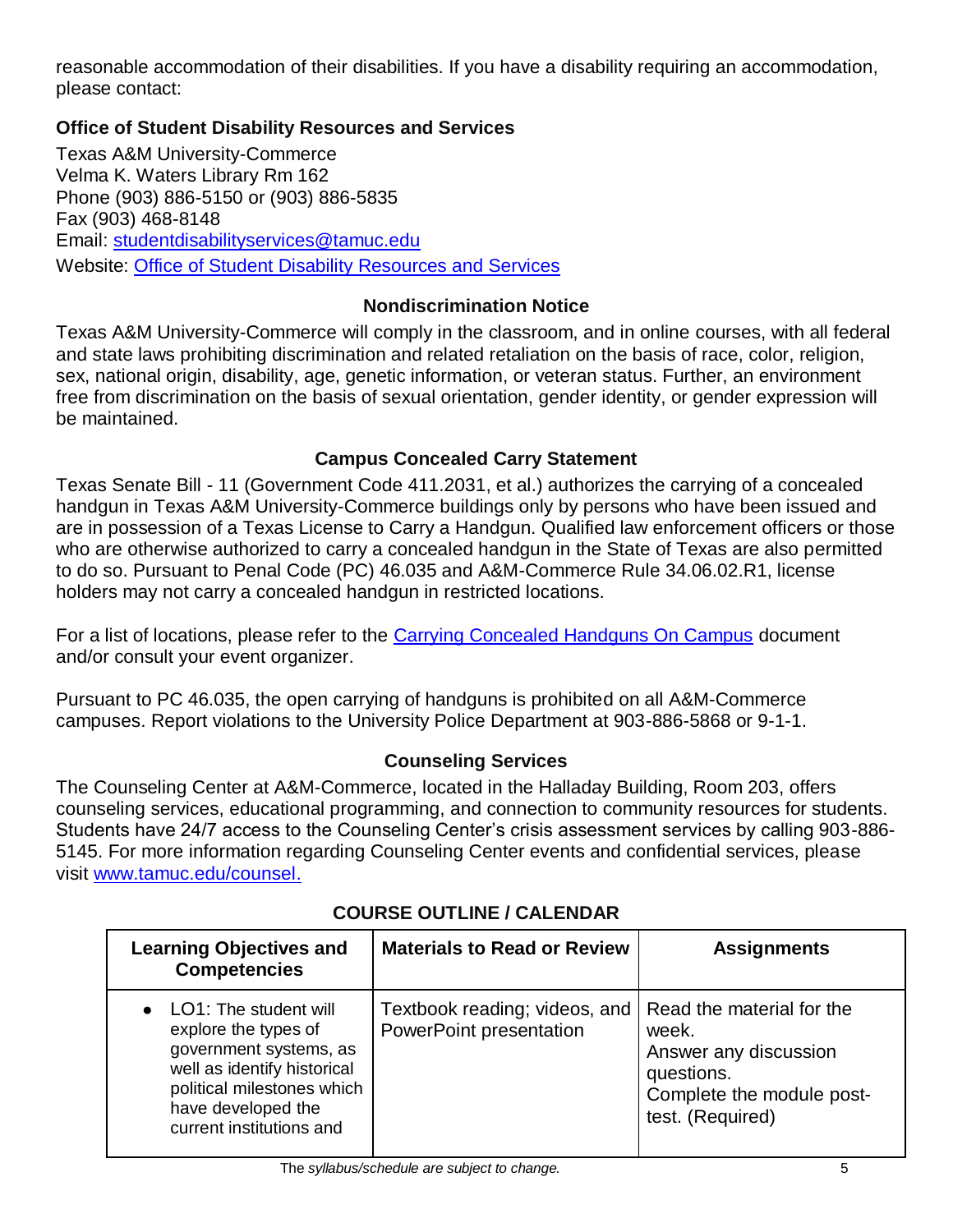| <b>Learning Objectives and</b><br><b>Competencies</b>                                                                                                                                                                                                                                                      | <b>Materials to Read or Review</b>                                   | <b>Assignments</b>                                                                                                        |
|------------------------------------------------------------------------------------------------------------------------------------------------------------------------------------------------------------------------------------------------------------------------------------------------------------|----------------------------------------------------------------------|---------------------------------------------------------------------------------------------------------------------------|
| political culture and<br>political thinking<br><b>Competency One</b>                                                                                                                                                                                                                                       |                                                                      |                                                                                                                           |
| <b>LO1:</b> explore the development of<br>the U.S. Constitution by<br>exploring the main features of<br>The Articles of Confederation,<br>summarizing the core features<br>and powers of the U.S.<br>government under the<br>Constitution and how is the<br>Constitution amended.<br><b>Competency One</b> | Text book readings;<br>multimedia videos                             | Read the material for the<br>week.<br>Answer any discussion<br>questions.<br>Complete the module post-<br>test (Required) |
| LO2: students will analyze the<br>relationship between the<br>national government and the<br>states by studying the origins<br>and development of the<br>federal system.<br><b>Competency One</b>                                                                                                          | Text book readings;<br>multimedia videos,<br>PowerPoint presentation | Read the material for the<br>week.<br>Answer any discussion<br>questions.<br>Complete the module post-<br>test (Required) |
| <b>LO3:</b> The student will describe<br>and analyze the institutions<br>involved in the three branches of<br>federal government, as well as<br>analyze the functions of the<br>federal bureaucratic agencies and<br>their purpose.<br>Competency Two                                                      | Text book readings;<br>multimedia videos                             | Read the material for the<br>week.<br>Answer any discussion<br>questions.<br>Complete the module post-<br>test (Required) |
| LO4: The student will be able<br>to identify current public policy<br>issues of national and<br>statewide concern and<br>evaluate the processes<br>involved in developing and<br>funding public policy. In<br>addition, the analysis of<br>political parties and their<br>importance, and processes        | Text book readings;<br>multimedia videos                             | Read the material for the<br>week.<br>Answer any discussion<br>questions.<br>Complete the module post-<br>test (Required) |